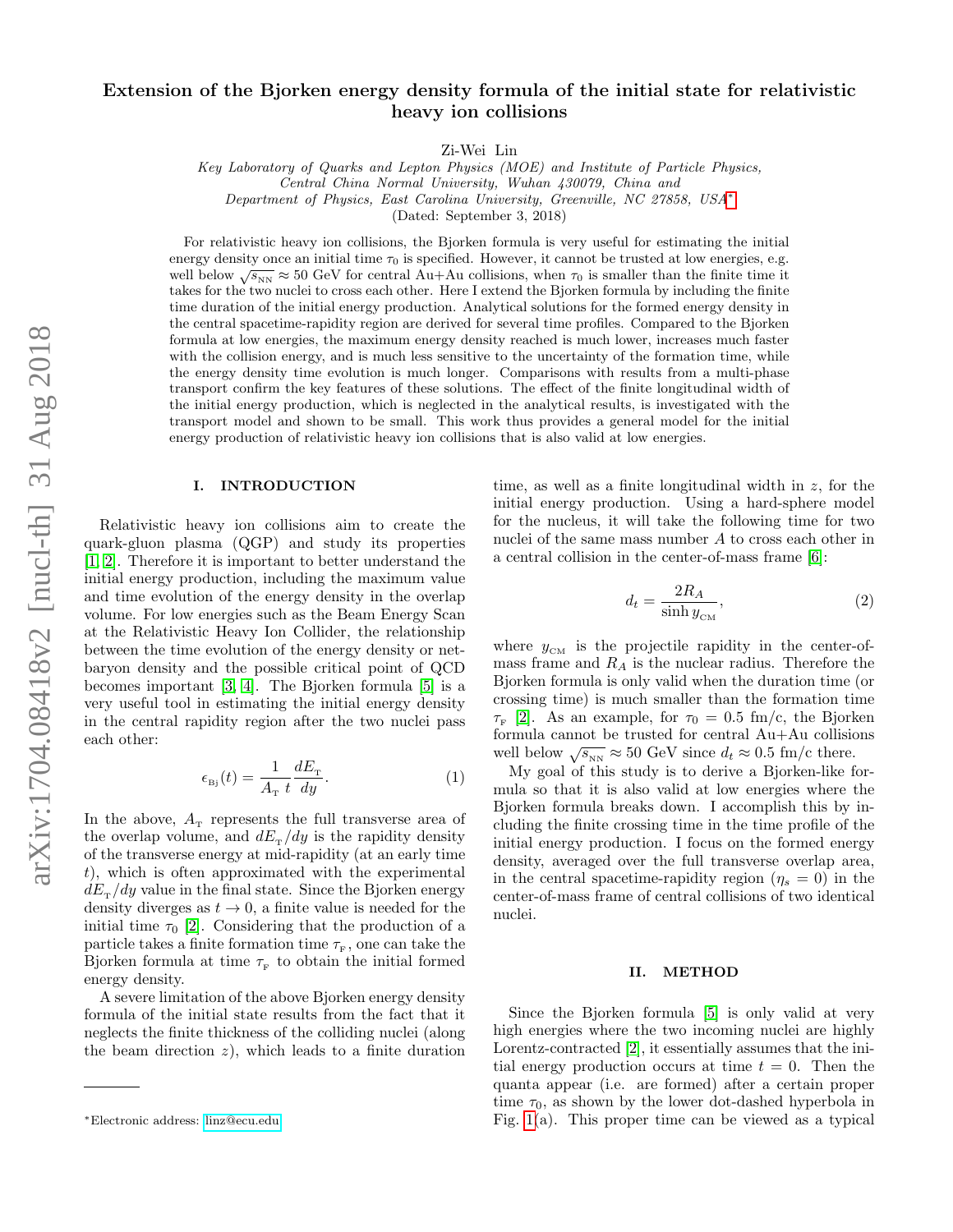decay time of the color fields created from primary col-lisions of the two nuclei [\[7\]](#page-5-6). Because of  $y = \eta_s$  in the Bjorken ansatz, the quanta appearing at  $\eta_s = 0$  or  $y = 0$ are initially produced at time  $t = 0$  on the  $z = 0$  plane.

Once one considers the finite crossing time of the two nuclei, however, the initial energy production actually goes on throughout this period of time. Figure [1\(](#page-1-0)a) shows a schematic picture, where the two nuclei come into contact at time 0 and pass each other at time  $d_t$  [\[6\]](#page-5-5). The two solid diagonal lines represent the light-cone boundaries (in natural units where the speed of light has been set to one), while each pair of the parallel dashed lines represents the boundaries of the  $t - z$  trajectories of nucleons in an incoming nucleus that moves with speed  $\beta$ . The shaded area, indicating the primary nucleon-nucleon collision region, shows that the initial energy production takes place over a finite amount of time. Again assuming a proper formation time  $\tau_0$ , primary collisions at time 0 will then produce formed quanta on the lower hyperbolarwhile primary collisions at time  $d_t$  will produce formed quanta on the upper hyperbola as shown in Fig. [1\(](#page-1-0)a). In addition, one sees that the initial energy is produced over a finite longitudinal width; for example, a particle initially produced at  $z > 0$  may propagate with a negative rapidity and later cross the  $z = 0$  plane.



<span id="page-1-0"></span>FIG. 1: (a) Schematic picture of the collision of two nuclei, where the initial energy production takes place over the shaded area of finite widths in  $t$  and  $z$ . (b) This simplified picture is considered for analytical derivations of energy density at central spacetime-rapidity  $\eta_s \to 0$  (as  $d \to 0$ ): particles could be initially produced at any time x within  $[0, d_t]$  at  $z = 0$  and then propagate to observation time t.

To obtain analytical results for the central spacetimerapidity region, I include the finite duration time in my formulation but neglect the finite longitudinal z-width in the initial energy production. Figure [1\(](#page-1-0)b) shows the simplified schematic picture for the region at  $\eta_s \approx 0$ , where the initial particles and energy are assumed to be produced over the crossing time but at  $z = 0$ . In order to obtain analytical results, I make minimal extensions to the Bjorken formula framework [\[5\]](#page-5-4), thus I also neglect secondary particle interactions or the transverse expansion. The numerical results from a multi-phase transport (AMPT) model [\[8\]](#page-5-7), however, include the finite longitudinal width in z, secondary parton scatterings, and the transverse expansion. In particular, I shall study with

AMPT the effect of the finite longitudinal width in the initial energy production, which is neglected in the analytical formulation. Note that I only address the Bjorken energy density formula of the initial state [\[2,](#page-5-1) [5\]](#page-5-4) shown as  $Eq.(1)$  $Eq.(1)$ , not the more general Bjorken model [\[5\]](#page-5-4) that also assumes local thermal equilibrium for the produced quanta in the initial state and then considers the subsequent hydrodynamic space-time evolution. Furthermore, since I only consider the central spacetime-rapidity region, I have written the time variable as t instead of  $\tau$ .

Let us write the production rate of the initial transverse energy rapidity density around  $y \approx 0$  at time x as  $d^2E_{\rm T}/dy/dx$ . Thus there could be particle productions at any time  $x \in [0, d_t]$ , while  $d^2E_\text{r}/dy/dx = 0$  for  $x < 0$ or  $x > d_t$ . With the picture of Fig. [1\(](#page-1-0)b), I evaluate the energy density within a narrow region  $-d \leq z \leq d$  at time  $t > d_t$ . For a particle produced at time x to stay within this z-region, its rapidity needs to satisfy

$$
|\tanh y| \approx |y| \le \frac{d}{t-x} \tag{3}
$$

at  $y \approx 0$ . Note that the right-hand-side above can always be made small with small-enough d, so that  $d^2E_{\rm T}/dy/dx$ does not depend on  $y$  within this small  $y$ -range. Therefore the average energy density in this region at time  $t$ is

$$
\frac{E}{2dA_{\rm T}} = \frac{1}{A_{\rm T}} \int_0^{d_t} \frac{d^2 E_{\rm T}}{dy \, dx} \frac{dx}{(t-x)}.
$$
 (4)

From now on I shall study the formed energy density by assuming a finite formation time  $\tau_{\text{F}}$  for the produced particles. A similar analysis gives the following average formed energy density at any time  $t \geq \tau_{\text{\tiny{F}}}$  as

<span id="page-1-1"></span>
$$
\epsilon(t) = \frac{1}{A_{\rm T}} \int_0^{t-\tau_{\rm F}} \frac{d^2 E_{\rm T}}{dy \, dx} \frac{dx}{(t-x)}.
$$
 (5)

As in the Bjorken formula,  $\epsilon(t < \tau_{\rm F}) = 0$ . However, an important feature of the above formula is that it applies to early times when the two nuclei are still crossing each other (i.e.  $t \leq d_t + \tau_F$ ). Note that Eq.[\(5\)](#page-1-1) above reduces to the Bjorken formula when one neglects the finite crossing time by taking  $d^2E_{\rm T}/dy/dx \to \delta(x) dE_{\rm T}/dy$ . To proceed further, I will next take specific forms for the time profile of the initial energy production  $d^2E_{\rm T}/dy/dx$ .

### III. RESULTS

For simplicity, I first assume that the initial energy is produced uniformly from time  $t_1$  to  $t_2$  (with  $t_{21} \equiv t_2-t_1$ ):

$$
\frac{d^2E_{\rm T}}{dy\ dx} = \frac{1}{t_{21}} \frac{dE_{\rm T}}{dy}, \text{ if } x \in [t_1, t_2]. \tag{6}
$$

Note that one only needs the above assumption to apply at  $y \approx 0$ . Also, I have not related  $t_1$  and  $t_2$  to  $d_t$  for the sake of generality. An illustration of this time profile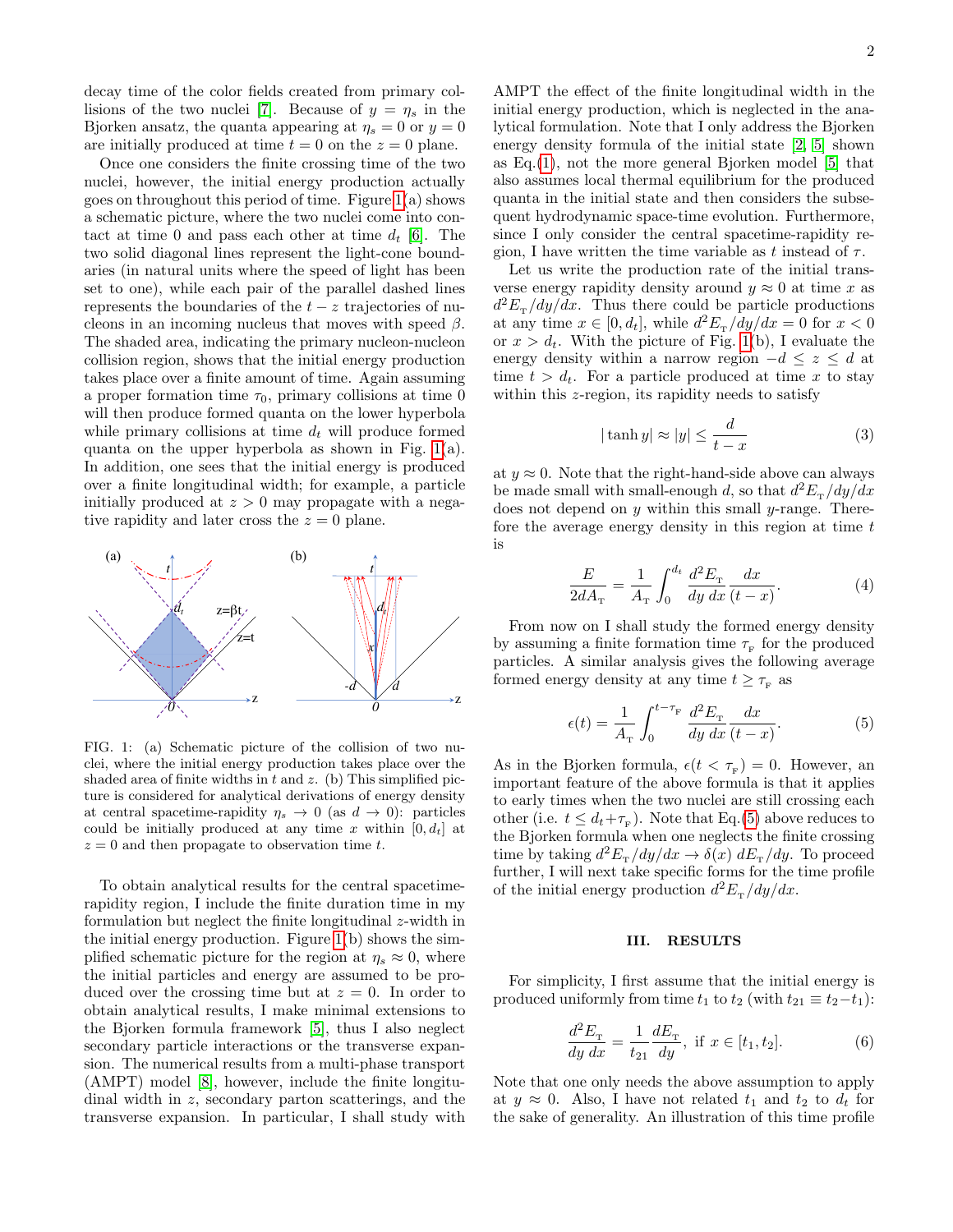is shown as the dashed curve in Fig. [2.](#page-2-0) Equation [\(5\)](#page-1-1) then gives the following solution for the formed energy density:

<span id="page-2-1"></span>
$$
\epsilon_{\text{uni}}(t) = \frac{1}{A_{\text{r}}t_{21}} \frac{dE_{\text{r}}}{dy} \ln\left(\frac{t - t_1}{\tau_{\text{r}}}\right), \text{if } t \in [t_1 + \tau_{\text{r}}, t_2 + \tau_{\text{r}}];
$$

$$
= \frac{1}{A_{\text{r}}t_{21}} \frac{dE_{\text{r}}}{dy} \ln\left(\frac{t - t_1}{t - t_2}\right), \text{if } t \ge t_2 + \tau_{\text{r}}.
$$
(7)

One can easily verify that, for  $t_1 = 0$  and  $t_2/\tau_{\rm F} \to 0$ , this solution reduces to the Bjorken formula of Eq.[\(1\)](#page-0-1).



<span id="page-2-0"></span>FIG. 2: Time profiles for the initial energy production at central spacetime-rapidity: a uniform profile (dashed curve), beta profiles with integer powers  $n = 1$  to 5 (solid curves), and a triangular profile (dot-dashed). Circles represent the time profile of partons within mid-spacetime-rapidity from the string melting AMPT model for central Au+Au collisions at  $\sqrt{s_\text{NN}}=11.5$  GeV.

Qualitatively, this energy density starts from 0 at time  $t_1 + \tau_{\rm F}$ , grows smoothly to the following maximum value  $\epsilon^{max}$  at time  $t_2 + \tau_{\rm F}$ , and then decreases abruptly after the energy production stops:

$$
\epsilon_{\rm uni}^{max} = \epsilon_{\rm uni}(t_2 + \tau_{\rm F}) = \frac{1}{A_{\rm T}t_{21}} \frac{dE_{\rm T}}{dy} \ln\left(1 + \frac{t_{21}}{\tau_{\rm F}}\right). \tag{8}
$$

Compared to the maximum energy density  $\epsilon_{\text{Bj}}(\tau_{\text{F}})$  given by the Bjorken formula, one has

<span id="page-2-2"></span>
$$
\frac{\epsilon_{\text{uni}}^{max}}{\epsilon_{\text{Bj}}(\tau_{\text{F}})} = \frac{\tau_{\text{F}}}{t_{21}} \ln\left(1 + \frac{t_{21}}{\tau_{\text{F}}}\right). \tag{9}
$$

Therefore the  $\epsilon^{max}$  value above is always smaller than the Bjorken initial energy density:  $\epsilon^{max} \ll \epsilon_{B}(\tau_F)$  at low energies where  $\tau_{\text{F}}/t_{21}$  is small, while at high energies  $\epsilon^{max} \approx \epsilon_{\text{Bj}}(\tau_{\text{F}})$ . Furthermore, as  $\tau_{\text{F}}/t_{21} \to 0$ , the peak energy density  $\epsilon^{max}$  grows as  $\ln(1/\tau_F)$ , much slower than the  $1/\tau_{\text{F}}$  growth of the Bjorken formula. This means that, after taking into account the finite crossing time, the maximum energy density achieved will be much less sensitive to the uncertainty of  $\tau_{\rm F}$ , especially at lower energies where  $t_{21} \approx \mathcal{O}(d_t)$  is bigger. In addition, Eq.[\(7\)](#page-2-1) shows that the initial energy density at time later than

 $t_2 + \tau_{\text{F}}$  is independent of  $\tau_{\text{F}}$ . One will see next that these features are general and also apply to the other time profiles.

Due to the typical spherical shape of a nucleus, there will be few primary nucleon-nucleon interactions when the two nuclei barely touch or almost pass each other, while there will be many such interactions when the two nuclei fully overlap (around time  $d_t/2$ ). I thus expect the time profile of the initial energy production to peak around time  $d_t/2$  while diminish at time 0 and  $d_t$ . Therefore I can choose the following time profile based on the probability density function of the beta distribution with equal shape parameters:

$$
\frac{d^2E_{\rm T}}{dy\,dx} = a_n \left[ x(d_t - x) \right]^n \frac{dE_{\rm T}}{dy}, \text{ if } x \in [0, d_t]. \tag{10}
$$

In the above, power  $n$  does not need to be an integer, and  $a_n = 1/d_t^{2n+1}/B(n+1, n+1)$  is the normalization factor with  $B(a, b)$  being the Beta function. This smooth beta profile reduces to a uniform profile when  $n = 0$ ; with an appropriate value of  $n$  it can also well describe the transport model time profile, as shown in Fig. [2.](#page-2-0) I obtain the following solution for the formed energy density:

$$
\epsilon_{\text{beta}}(t) = \frac{1}{A_{\text{T}}} \frac{dE_{\text{T}}}{dy} \frac{\left[ (t - \tau_{\text{F}}) / d_{t} \right]^{n+1}}{(n+1)B(n+1, n+1) t} \ast F_{1} \left[ n+1, -n, 1, n+2, \frac{t - \tau_{\text{F}}}{d_{t}}, \frac{t - \tau_{\text{F}}}{t} \right], \text{if } t \in [\tau_{\text{F}}, d_{t} + \tau_{\text{F}}]; \n= \frac{1}{A_{\text{T}}} \frac{dE_{\text{T}}}{dy} \frac{1}{t} * {}_{2}F_{1} \left[ 1, n+1, 2n+2, \frac{d_{t}}{t} \right], \text{if } t \geq d_{t} + \tau_{\text{F}}.
$$
\n(11)

 $F_1$  above is the Appell hypergeometric function of two variables, and  ${}_2F_1$  is the Gaussian hypergeometric function. One can verify that for  $n = 0$  the above solution reduces to Eq.[\(7\)](#page-2-1) for  $t_1 = 0$  &  $t_2 = d_t$ .

I now apply these solutions to central Au+Au collisions. The nuclear transverse area is taken as

$$
A_{\rm T} = \pi R_A^2, \text{ with } R_A = 1.12 A^{1/3} \text{ fm}, \qquad (12)
$$

where  $A = 197$ . I take the mid-rapidity  $dE_{\rm T}/dy$  as the following data-based parameterization [\[9\]](#page-5-8):

<span id="page-2-3"></span> $\frac{c}{1}$ 

$$
\frac{dE_{\rm T}}{dy} = 1.25 \frac{dE_{\rm T}}{d\eta} = 0.456 \ N_{\rm part} \ln\left(\frac{\sqrt{s_{\rm NN}}}{2.35}\right),\qquad(13)
$$

where  $\sqrt{s_{\rm NN}}$  must be greater than 2.35 in the unit of GeV. Also, I take  $N_{\text{part}} = 2A$  for central collisions.

My results for central Au+Au collisions at  $\sqrt{s_{_{NN}}}$  = 4.84 GeV and 200 GeV are shown in Fig. [3](#page-3-0) for different formation times  $\tau_{\rm F}$  = 0.1, 0.3 & 0.9 fm/c. Also shown are the results implied by the Bjorken formula:  $\epsilon_{\rm Bj}(t) = 1/(A_{\rm r}t)dE_{\rm r}/dy$  for  $t \geq \tau_{\rm F}$  (and  $= 0$  for  $t < \tau_{\rm F}$ ). I have taken  $n = 4$  for the beta profile according to Fig. [2,](#page-2-0) and I take the naive choice of  $t_1 = 0$  and  $t_2 = d_t$  for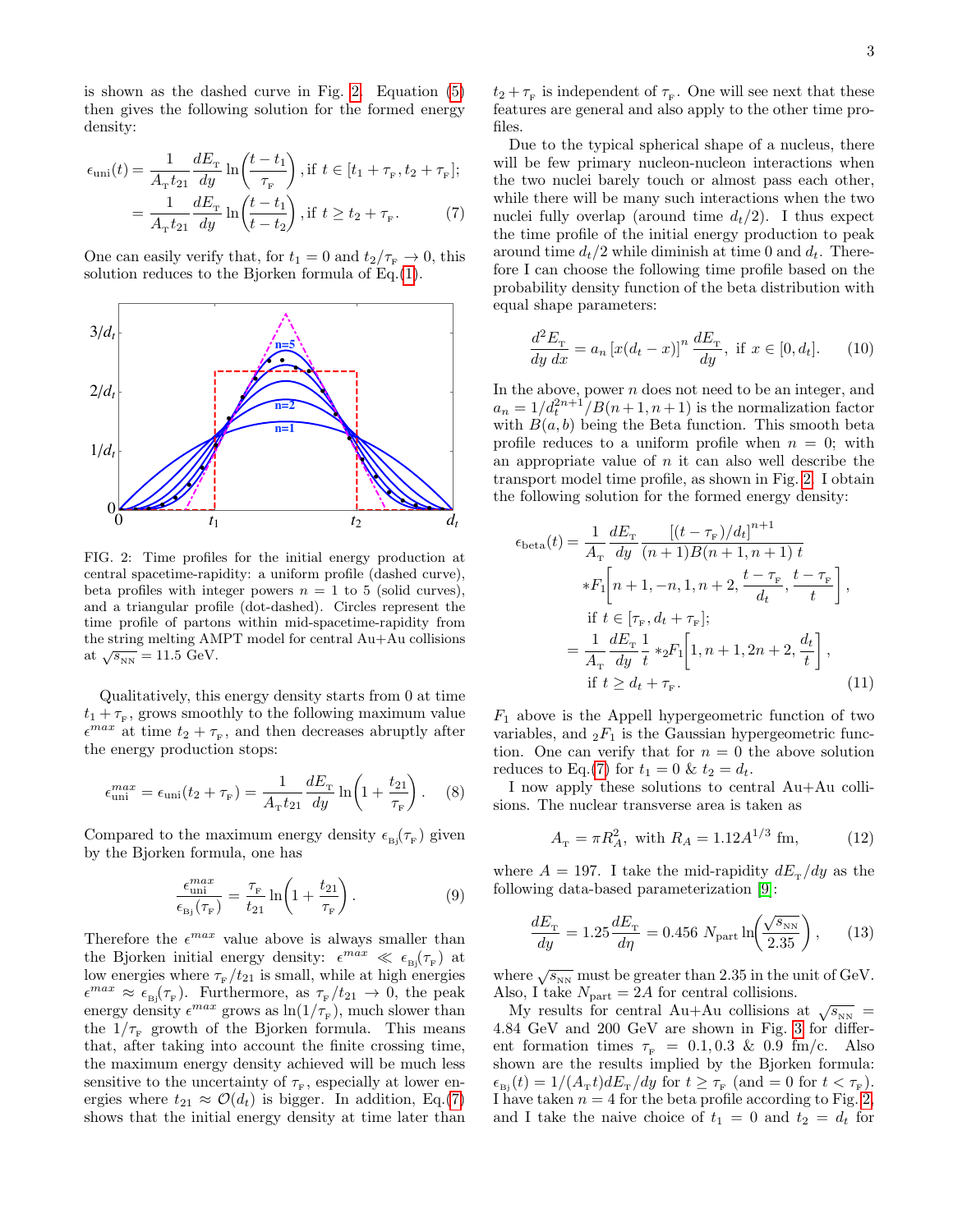

<span id="page-3-0"></span>FIG. 3: Average formed energy densities at central spacetime-rapidity as functions of time for central Au+Au collisions at (a) 4.84 GeV and (b) 200 GeV from the uniform time profile with the naive choice of  $t_1 = 0$  &  $t_2 = d_t$  (dashed), the beta time profile for  $n = 4$  (solid), and the Bjorken formula (dotted). Three sets of curves of each type correspond to  $\tau_{\rm F} = 0.1, 0.3 \& 0.9 \text{ fm/c}.$ 

the uniform profile in Fig. [3.](#page-3-0) At 4.84 GeV, one sees that the time evolution of the energy density in either time profile has a much bigger width (e.g. full width at half maximum) than the Bjorken results, while the maximum energy density is much lower than the corresponding Bjorken value for the same  $\tau_{\scriptscriptstyle \rm F}$ . As expected, my maximum initial energy density  $\epsilon^{max}$  changes by a much smaller factor of 2.1 (uniform profile) or 2.5 (beta profile) when  $\tau_{\text{\tiny F}}$  changes from 0.1 to 0.9 fm/c; while the Bjorken initial energy density changes by a factor of 9. On the other hand, my results at 200 GeV are much closer to (although still different from) the Bjorken results; this is expected since the crossing time there  $(d_t \approx 0.12 \text{ fm/c})$ is very small. For both energies, my results approach the Bjorken results at late times.

Both the Bjorken formula and my method have neglected secondary particle interactions and the transverse expansion, which could affect the time evolution of the energy density. These dynamics can be described by transport models such as AMPT [\[8\]](#page-5-7) or hydrodynamic models [\[10,](#page-5-9) [11\]](#page-5-10). Now I compare my analytical solutions with results from the string melting AMPT model, which includes a conversion of excited strings into a parton matter, partonic scatterings, a quark coalescence for hadronization, and hadronic scatterings. For this study, the string melting AMPT model [\[8\]](#page-5-7) has been improved by including the finite thickness of nuclei [\[12\]](#page-5-11), then I calculate the average local energy density (over the hardsphere transverse area  $A_{\text{T}}$ ) for partons at mid-spacetimerapidity following the method of an earlier study [\[13\]](#page-5-12). Circles in Fig. [2](#page-2-0) represent the distribution of production time of partons within mid-spacetime-rapidity from AMPT for central  $(b = 0$  fm) Au+Au collisions at  $\sqrt{s_{_{\rm NN}}}$  = 11.5 GeV [\[12\]](#page-5-11). I thus take  $n = 4$  for the beta time profile, since this can reasonably describe the AMPT time profile. To get the same mean and standard deviation as the beta profile (for  $n = 4$ ), I set  $t_1 = 0.29d_t$ &  $t_2 = 0.71d_t$  for the uniform profile.

Figure [4](#page-4-0) shows my results from different time profiles together with the Bjorken results at different energies. One sees from Figs.  $4(a)\&(d)$  that, unlike Figs. [3,](#page-3-0) results from the uniform and beta profiles here are quite close to each other once the uniform profile is set to the same mean and standard deviation as the beta profile. Curves with filled and open circles are respectively the AMPT results with and without the finite nuclear thickness. Note that each AMPT curve with finite thickness has been shifted a bit in time, so that it peaks at the same time as the corresponding beta profile for  $\tau_F = 0.1$  fm/c, in order to better compare their shapes. One sees that at the high energy of 200 GeV the AMPT results with and without the finite nuclear thickness are essentially the same; the Bjorken result and my analytical results are also very similar (especially after allowing shifts in time). This confirms that expectation that the finite nuclear thickness can be mostly neglected at high-enough energies. One also sees that the AMPT results are generally wider in time; partly because the parton proper formation time in AMPT is not set as a constant but is inversely proportional to the parent hadron transverse mass [\[8\]](#page-5-7); I find that the parton formation time distribution at mid-spacetime-rapidity has a mean value of  $\approx 0.3$  $\text{fm/c}$  but has a long tail. The finite z-width for the initial energy production, secondary parton scatterings, the transverse expansion, and the effective work done during the expansion [\[14,](#page-5-13) [15\]](#page-5-14) of the dense matter in AMPT can also cause differences from the analytical results. Overall, one sees that the AMPT results without considering the finite nuclear thickness are similar to the Bjorken results, while the AMPT results including the finite thickness are similar to my analytical results.

#### IV. DISCUSSIONS

One can also take a triangular time profile, as illus-trated by the dot-dashed curve in Fig. [2,](#page-2-0) from time  $t_1$  to  $t_2$  with the peak at  $t_{mid} \equiv (t_1 + t_2)/2$ :  $d^2E_\text{r}/dy/dx \propto$  $(x-t_1)$  for  $t \in [t_1, t_{mid}]$  while  $\propto (t_2-x)$  for  $t \in [t_{mid}, t_2]$ . One then obtains the following solution:

$$
\epsilon_{\text{tri}}(t) = \frac{4}{A_{\text{r}}t_{21}^2} \frac{dE_{\text{r}}}{dy} \left[ -t + t_1 + \tau_{\text{r}} + (t - t_1) \ln\left(\frac{t - t_1}{\tau_{\text{r}}}\right) \right],
$$
  
\nif  $t \in [t_1 + \tau_{\text{r}}, t_{mid} + \tau_{\text{r}}];$   
\n
$$
= \frac{4}{A_{\text{r}}t_{21}^2} \frac{dE_{\text{r}}}{dy} \left[ t - t_2 - \tau_{\text{r}} + (t - t_1) \ln\left(\frac{t - t_1}{t - t_{mid}}\right) \right]
$$
  
\n
$$
+ (t_2 - t) \ln\left(\frac{t - t_{mid}}{\tau_{\text{r}}}\right) \right], \text{if } t \in [t_{mid} + \tau_{\text{r}}, t_2 + \tau_{\text{r}}];
$$
  
\n
$$
= \frac{4}{A_{\text{r}}t_{21}^2} \frac{dE_{\text{r}}}{dy} \left[ (t - t_1) \ln\left(\frac{t - t_1}{t - t_{mid}}\right) \right]
$$
  
\n
$$
+ (t_2 - t) \ln\left(\frac{t - t_{mid}}{t - t_2}\right) \right], \text{if } t \ge t_2 + \tau_{\text{r}}.
$$
 (14)

This energy density increases smoothly to the following maximum value  $\epsilon^{max}$  at a time within  $(t_{mid} + \tau_{\rm F}, t_2 + \tau_{\rm F})$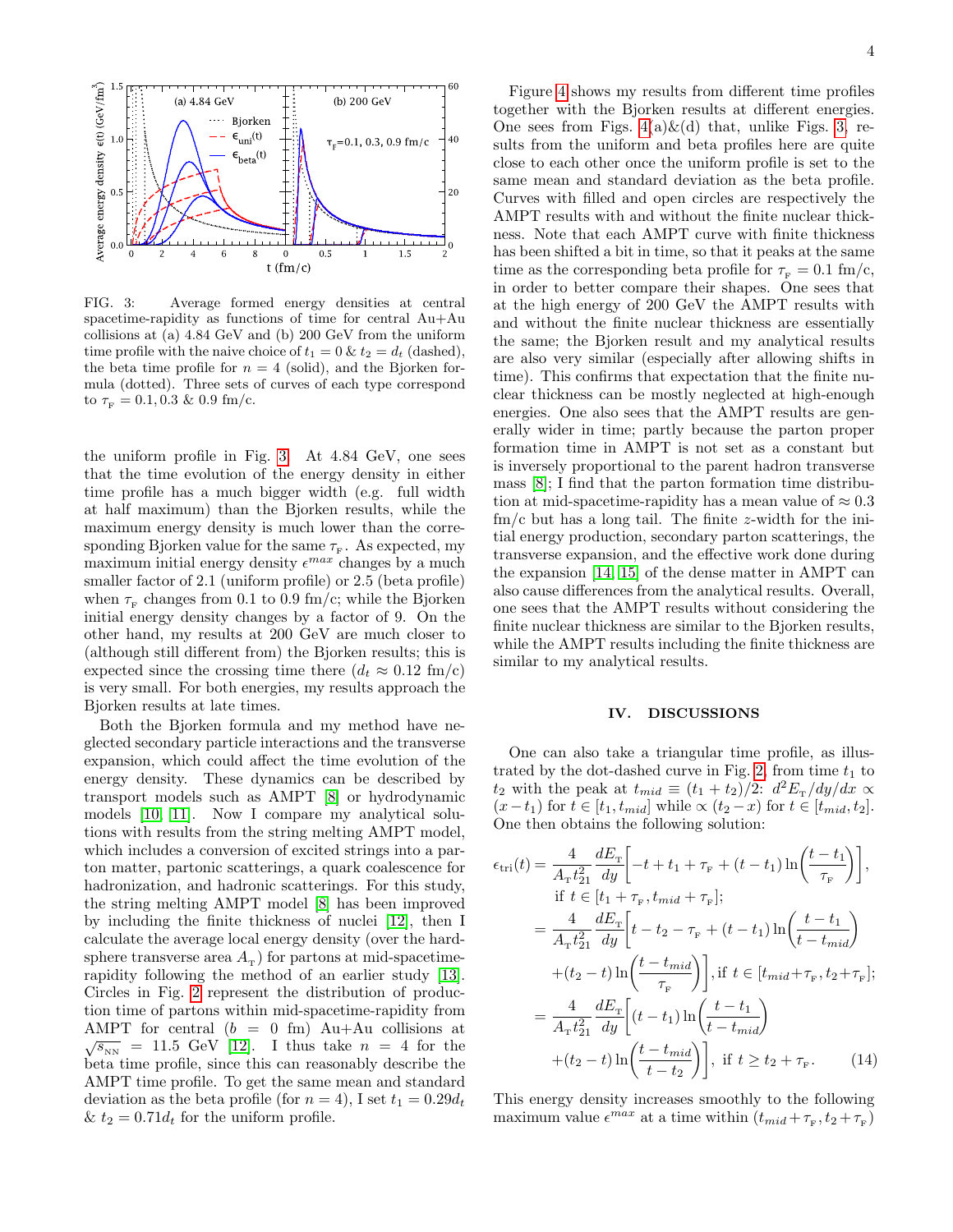

<span id="page-4-0"></span>FIG. 4: Average energy densities at central spacetimerapidity for the uniform (dashed curves), beta (solid curves), triangular (dot-dashed curves) time profiles and the Bjorken formula (dotted curves) for  $\tau_F = 0.1 \& 0.3$  fm/c, in comparison with the corresponding AMPT results (circles), for central Au+Au collisions at (a) 4.84 GeV, (b) 11.5 GeV, (c) 27 GeV, and (d) 200 GeV. I have used  $t_1 = 0.29d_t \& t_2 = 0.71d_t$  for the uniform profile and  $t_1 = 0.20d_t$  &  $t_2 = 0.80d_t$  for the triangular profile so that they both have the same mean and standard deviation as the beta profile.

and then decreases smoothly with time:

$$
\epsilon_{\text{tri}}^{max} = \epsilon_{\text{tri}} \Big( (t_1 + t_2 + \tau_{\text{F}} + \sqrt{\tau_{\text{F}}} \sqrt{2 t_{21} + \tau_{\text{F}}} )/2 \Big)
$$
  
= 
$$
\frac{2}{A_{\text{T}} t_{21}} \frac{dE_{\text{T}}}{dy} \Big[ -1 - \frac{\tau_{\text{F}}}{t_{21}} + \sqrt{\frac{\tau_{\text{F}}}{t_{21}}} \sqrt{2 + \frac{\tau_{\text{F}}}{t_{21}}}
$$
  
+ 
$$
2 \ln \Biggl( \frac{1 + \sqrt{1 + 2 t_{21}/\tau_{\text{F}}}}{2} \Biggr) \Bigg].
$$
 (15)

Figures  $4(b) \& c$  show that results from the beta and triangular profiles are almost identical in shape and close in magnitudes, after I set  $t_1 = 0.20d_t$  &  $t_2 = 0.80d_t$ for the triangular time profile to have the same mean and standard deviation as the beta profile for  $n = 4$ . An advantage of the triangular profile is that one has analytical expressions for its  $\epsilon^{max}$  and the corresponding time.

Figure [5](#page-4-1) compares  $\epsilon^{max}$ , the maximum value of the average energy density at central spacetime-rapidity  $\eta_s = 0$ , in central Au+Au collisions from the Bjorken formula with that from my analytical extension, including the uniform and triangular time profiles that have analytical solutions for  $\epsilon^{max}$ . My results from the uniform and triangular time profiles are quite close to each other after their  $t_1$  and  $t_2$  parameters are chosen so that each profile has the same mean and standard deviation as the beta profile for  $n = 4$ . One sees that the increase of



<span id="page-4-1"></span>FIG. 5: Maximum energy density at central spacetimerapidity  $(\eta_s = 0)$  averaged over the transverse overlap area versus the collision energy for central Au+Au collisions from the Bjorken formula (dashed curves), the uniform profile (solid curves), and the triangular profile (dotted curves) for  $\tau_{\rm F}$  = 0.1, 0.3 & 0.9 fm/c. I have used  $t_1 = 0.29 d_t$  &  $t_2$  = 0.71 $d_t$  for the uniform profile and  $t_1 = 0.20d_t$  &  $t_2 = 0.80d_t$ for the triangular profile.

the maximum energy density with the collision energy is much faster than the prediction from the Bjorken formula; this is consistent with Eq.[\(9\)](#page-2-2), which shows that the Bjorken formula overestimates the maximum energy density more at lower energies. The overestimation of  $\epsilon^{max}$ by the Bjorken formula is also more severe for smaller  $\tau_{\text{\tiny F}}$ . At high energies, however, one sees that my results approach the Bjorken formula at the same  $\tau_{\scriptscriptstyle \rm F} .$  Note that these results are obtained using the  $dE<sub>T</sub>/dy$  parameterization in Eq.[\(13\)](#page-2-3) [\[9\]](#page-5-8), which precision should be improved at very low collision energies, e.g. when  $\sqrt{s_{_{\rm NN}}}$  < 3 GeV.



<span id="page-4-2"></span>FIG. 6: AMPT results of average energy densities at central spacetime-rapidity for central Au+Au collisions at (a) 4.84 GeV, (b) 11.5 GeV, and (c) 27 GeV when excluding the finite widths in  $t$  and  $z$  (open circles), including the finite widths in  $t$  and z (filled circles), and including the finite width in  $t$  but not the finite width in z (dashed curves).

Since my analytical method includes the finite time duration but neglects the finite z-width for the initial energy production, further work may be warranted to in